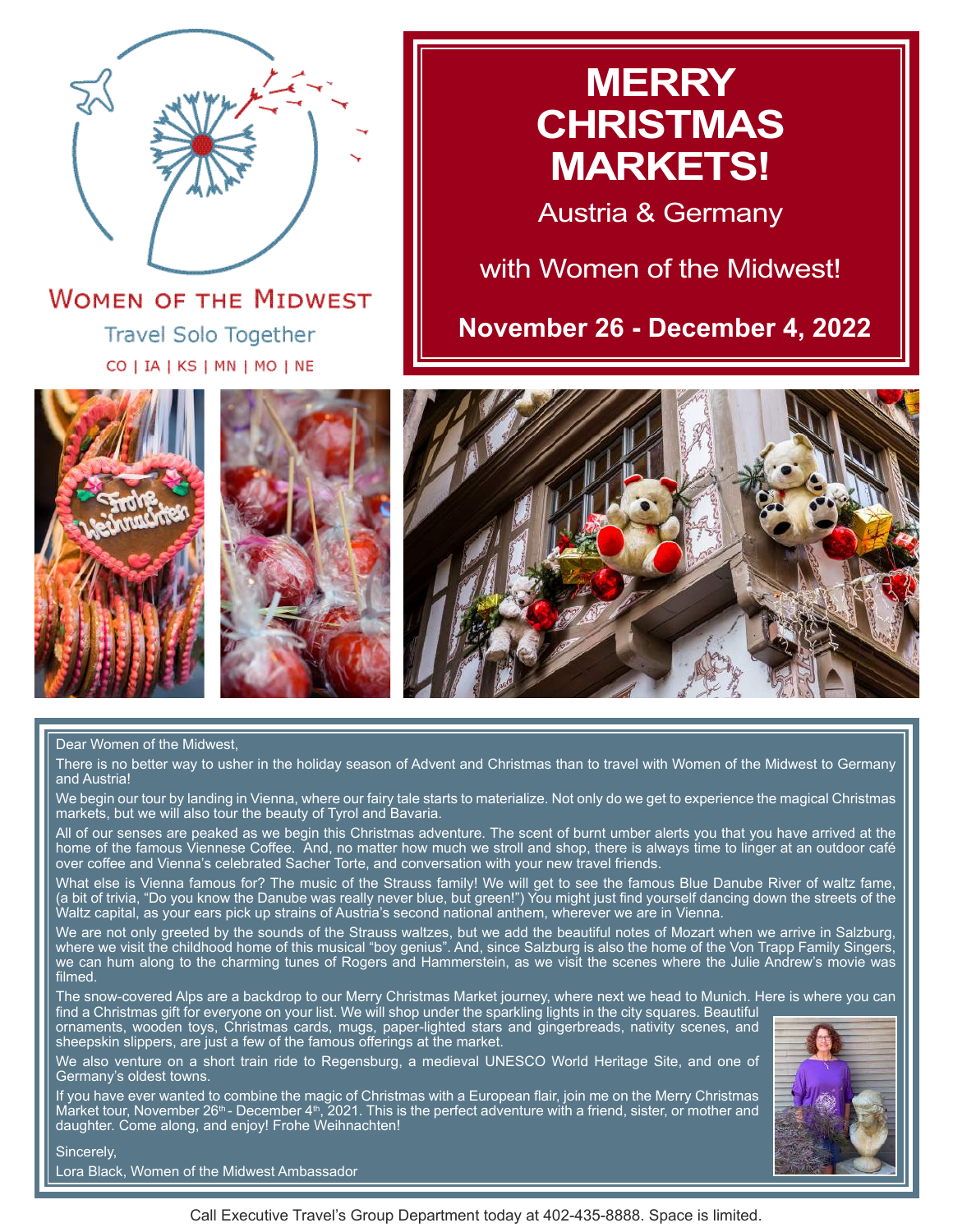

## **November 26, 2022**

**Saturday -** *Traveling to Vienna, Austria* Our European fairy tale adventure begins as we take an overnight flight to Vienna. Enjoy in-flight entertainment and meal service as you start your dream vacation.

#### **November 27, 2022 Sunday -** *Vienna*

Welcome to the "City of Waltz!" Upon arrival, we will be met by our Englishspeaking tour guide who will follow us during our entire journey. We transfer to our centrally located hotel to unwind and relax a bit, prior to heading out for an afternoon stroll of the city. Vienna embraces both the contemporary and classic and is one of Europe's most beautiful capitals with an exciting cultural, music, and theatre heritage. The Museumsquartier and Hofburg are world-class and you will fall in love with the city at first sight. If you are a coffee lover, you have one more reason to delight in Vienna as the city definitely is the "coffee town of all coffee towns"! Do not miss a Viennese Melange and a piece of the famous Sacher Torte in one of the countless cafes. The cake itself is a "bite of history" and our guide will share an interesting story with you along with her own favorite recipe. A welcome lunch is arranged at a local Viennese restaurant. **L**

*\*Depending on availability, an optional tour of the Spanish Riding School will be offered today.*



### **November 28, 2022 Monday -** *Vienna*

After a hearty breakfast, we are off for a city sightseeing by foot including visiting the Christmas markets of Vienna. The markets are age-old traditions with forerunners of the present-day events dating back to the Middle Ages when, in 1298, Albrecht I, granted the citizens of Vienna the privilege of holding a December Market or "Krippenmarkt" (Crib's Market). The Wiener Rathausplatz Market is our first stop. The Christmas market in front of City Hall is an unforgettable highlight for those eager to get into the spirit of the season. The unique backdrop gives this market a charm of its own and delicious aromas are sure to lull all of us into the seasonal joy. We continue by foot to the Christmas market of Stephansplatz, a market with more than 30 stalls focusing on highquality local products. We will also visit the Sisi Museum located inside the Imperial Palace which today serves as the official residence and workplace of the President of Austria. Empress Elisabeth "Sisi" (1837- 1898) enjoyed an informal upbringing before marrying Emperor Franz Joseph I at the age of sixteen. She was obsessed with her beauty and her perfect figure and taking care of her body, resulting in anorexia. Her very liberal ideas, her call for a republic structure, and her effort for the poor and troublesome made her very popular with the Austrian people.



Estimated return to the hotel at 2 PM. The afternoon and evening are at leisure. **B** 

#### **November 29, 2022 Tuesday -** *Salzburg*

After a filling breakfast, we board our motorcoach for a short one-hour drive to visit Melk Abbey. Towering high above the town of Melk on a rocky outcrop overlooking the Danube, the bright yellow Benedictine abbey contains the tomb of Saint Coloman of Stockerau and the remains of several members of the House of Babenberg - Austria's first ruling dynasty. The library is one of the most impressive features with roughly 100,000 volumes and a ceiling fresco by Paul Troger. There is a beautiful church and several important paintings to be found, but the real treasures are the two Melk Crucifixes, one said to contain a piece of Christ's cross. Our journey continues to Salzburg but before checking in to our hotel we will let ourselves be carried away following in the footsteps of the Trapp family! Hum along to the tunes of "The Sound of Music" as we enjoy the Hellbrunn Castle, admire the pavilion, the gardens, and the romantic courtyard, a path lined by torches and an oversized Advent calendar. We will step into the magic of Advent; romantic booths, tempting treats, and pre-Christmas gift ideas add to the charming atmosphere. The late afternoon and evening is yours at leisure in Salzburg. **B**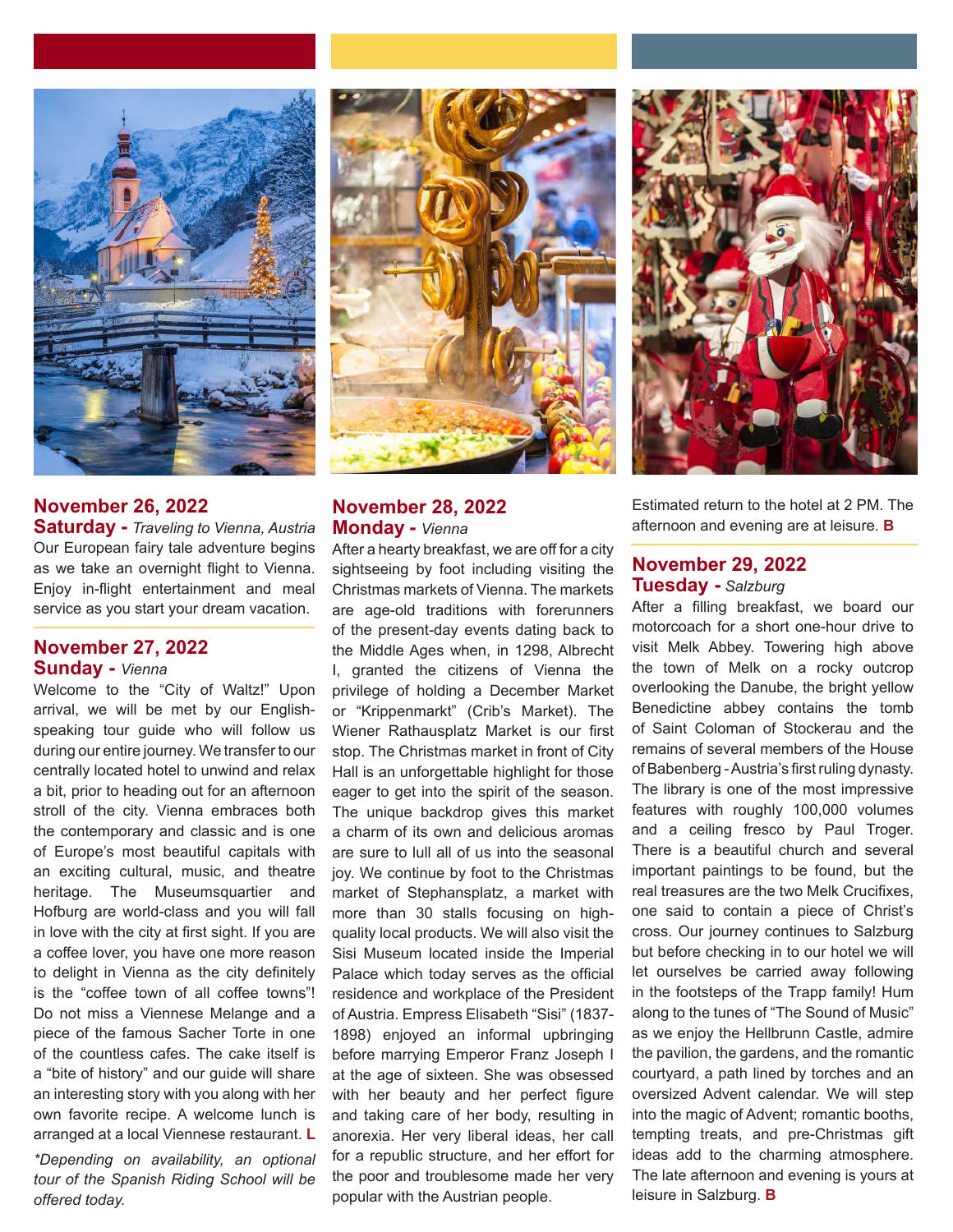

## **November 30, 2022 Wednesday -** *Salzburg*

We enjoy our breakfast and then head out for yet another enchanting walking tour of the old town of Salzburg; the hometown of Wolfgang Amadeus Mozart. We will visit the "Geburtshaus", the house where Mozart was born in 1756 and lived with his parents until 1773. The house is now transformed into a three-floor exhibit, showcasing Mozart's life: how he grew up, his start in music, who his friends and patrons were, family relationships, his passion for opera, and much more. We will swing by a local violin maker's workshop to learn about the restoration work and maintenance of local masterpieces, tonal adjustments, and how to make new instruments. Later we will visit the Salzburg Christmas market and the remainder of the day is at leisure in this captivating and charming city. **B**

## **December 1, 2022**

**Thursday -** *Ettal - Bad Tölz - Munich*  After a rich breakfast, we depart Salzburg and head towards Munich. On our way, we will make a stop at Ettal to visit the Linderhof Palace, a beautiful Schloss (castle) set in the district of Garmisch-Partenkirchen on the edge of the Bavarian Alps. A better backdrop is hard to imagine. Of the three palaces "mad" King Ludvig II had built (Hohenschwangau, Neuschwanstein, and Linderhof), this one was the only one he saw completed. Our next stop today is Bad Tölz to experience a Christmas market focusing on baked goods and hot





food. You must try the Feuerzangenbowle, the village's own version of mulled wine. Munich is reached in the early afternoon and we will enjoy a panoramic sightseeing tour of the center of town. In the evening, we will take a walk to the nearby old-town Christmas market at the Marienplatz with the world-famous Glockenspiel. Close by is the Viktualienmarkt where you can find numerous stalls selling local delicacies, fresh fish, exotic fruits, flowers and plants, and much more. **B**

#### **December 2, 2022 Friday -** *Regensburg*

After a hearty breakfast, we will enjoy a short train ride to Regensburg, a medieval UNESCO World Heritage Site, and one of Germany's oldest towns. Crusaders used the 12th century stone bridge to cross the Danube en route to the Holy Land. We have arranged an old-town sightseeing by foot and we will visit the Christmas market at the Thurn & Taxis Palace. During Advent, the courtyard serves as a magical stage for one of the most beautiful Christmas markets in Bavaria. Hungry anyone? Enjoyed your lunch at the historic "Wurstkuchl" (Sausage Kitchen) of Regensburg. Located in a 900-year-old building, this is the world's oldest sausage kitchen, still serving more than 6,000 sausages to its guests daily. The menu is simple: Sausages (comes in portions of six, eight, or ten!) along with sauerkraut and mustard - a meal for a queen! Our last stop in Regensburg is at a local hat maker. Ohh, how you will love this place which has been in operation since 1875! We return to Munich in the late afternoon for an evening at leisure. **B**

#### **December 3, 2022 Saturday -** *Munich*

Breakfast is served and the morning is free to relax before we head out to enjoy two prominent Christmas markets. The organizers of the Residenz Christmas Market have recreated a farming village in the Emperor's Court of the Munich Residenz, the former Bavarian Seat of Government. They say the prettiest gingerbread in Germany are made and sold here; we will taste and judge! We continue to the Bayerisches National Museum with the world-famous collection of nativity scenes. Tonight we have arranged a farewell dinner at a very special restaurant. This will be a fun way to say a fond farewell to our fellow travelers - Merry Christmas, Women of the Midwest! **B | D**

#### **December 4, 2022 Sunday -** *Return home*

#### All too soon, your vacation has ended. Transfer to Munich airport in plenty of time to check in for our flight and to clear security. You may do some last-minute shopping at the duty-free stores before boarding and flying west across the Atlantic Ocean back to the United States. **B**

*Itinerary subject to change.*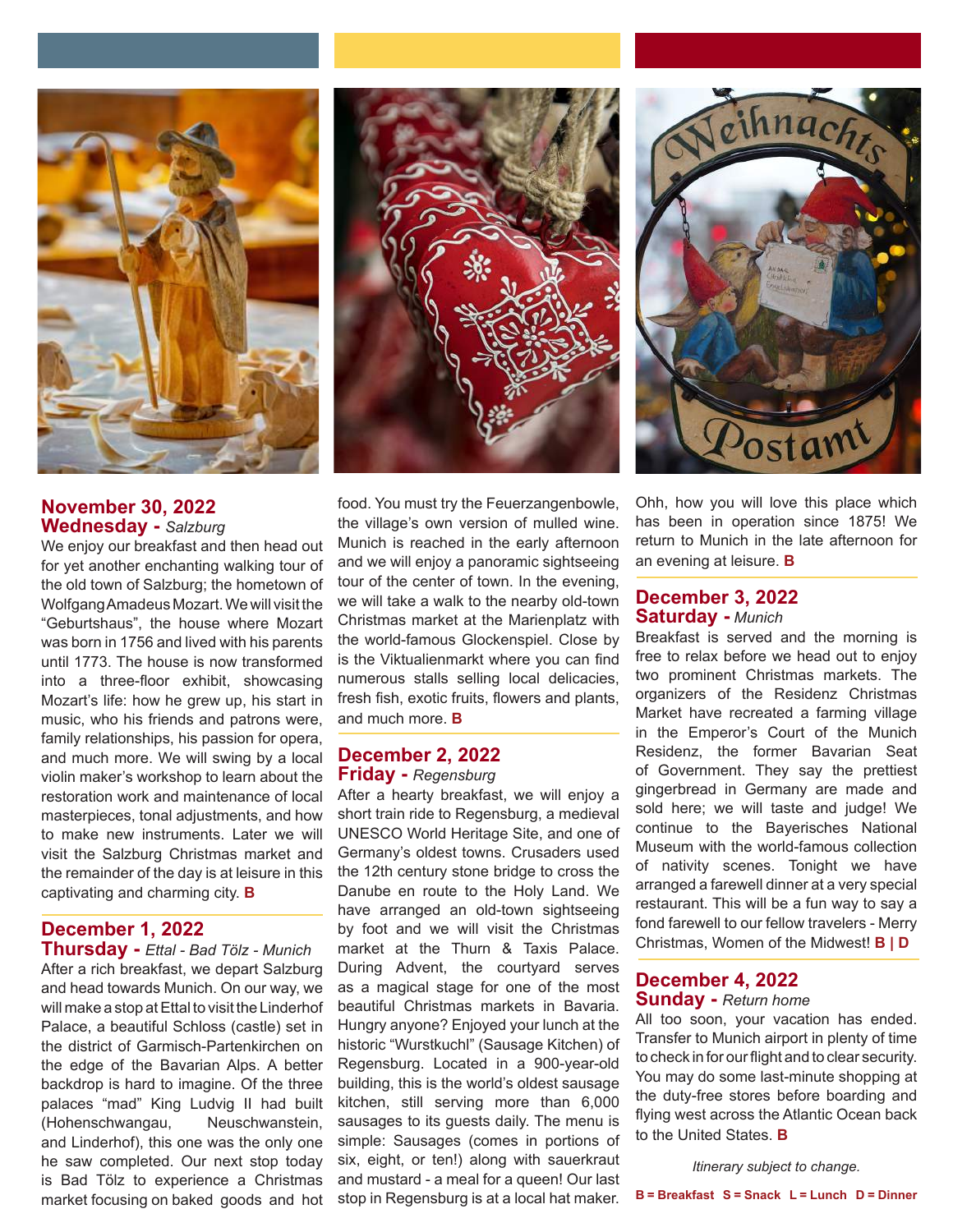

#### **Package Price:**

| Per person in a shared double room: | \$2.895 |
|-------------------------------------|---------|
| Per person in a single room:        | \$3.895 |

*We offer "Pair & Share" service. Ask us to assist with finding your roommate!* 

A non-refundable deposit of \$500 per person is required upon signing up. Deposit can be paid by cash, check or credit card. Balance is due on July 26, 2022, and is non-refundable. Balance can be paid by cash or check. Credit card payment(s) (any payment applied to the tour after the deposit) will access a 3.5% fee.

#### **Travel Insurance:**

We recommend travel insurance to help protect you and your trip investment against the unexpected. For your convenience, we offer a plan provided by Travelex Insurance Services. For rates and plan highlights, please ask us.

*Travelex Insurance Services, Inc CA Agency License #0D10209. Travel Insurance is underwritten by Berkshire Hathaway Specialty Insurance Company, NAIC #22276.*

*The tour will be materialized with a minimum of 17 travelers. We refer to our general terms and conditions which can be found at executivetravel.com/eti-home/vacation/escorted-tours.*

#### **Included:**

- 7 nights during the tour in Austria and Germany at hotels mentioned above or similar
- 7 x breakfast
- $1 x$  lunch (day 2)
- 1 x dinner (day 8)
- Professional English-speaking tour guide, November 27 December 4, 2022
- All transportation as per tour program
- Train ticket (roundtrip, economy class) Munich-Regensburg-**Munich**
- Admissions to all sites mentioned in the tour program
- Headphones where required
- Women of the Midwest Ambassador, November 26 December 4, 2022
- All local taxes and fees as per October 21, 2020

## **To register contact:**

# *A* **Executive**Travel

1212 O Street • Lincoln, NE 68508 Phone: 402-435-8888 (ask for Group Department) Fax: 402-435-2735 GroupDepartment@executivetravel.com www.executivetravel.com

#### ONLINE REGISTRATION LINK: https://fs28.formsite.com/vLu8mE/WMWXMAS22/

#### **Tour Activity Level: LEVEL 1 2 3 4**

This tour involves a considerable amount of walking, some stairs, longer periods of standing, outdoor activities, and steep areas within the places visited. This trip is not recommended for guests with walking difficulties. Comfortable, sturdy shoes/boots are recommended.

#### **Group airfare:**

Group air will be available by mid-January 2022. Registered travelers will be notified. Estimate \$1,400 per person roundtrip, economy class, incl. taxes and fees.

#### **Visa/Passport requirements (per 9/29/2020):**

U.S. citizens must have a valid passport to enter Austria and Germany for tourism stays of up to 90 days. It is the traveler's responsibility to make sure all documentation needed is as per current regulations. We recommend you check www.travel.state.gov at least 90 days prior to your departure.

**Hotel Accommodations:** Vienna - Hotel Wandl, Salzburg - Imlauer Hotel Pitter, Munich - King's Hotel Center. *Final accommodations with your travel documents, 30 days prior to departure.*

#### **Not Included:**

- Airfare, estimate \$1,400 per person, incl. taxes and fees
- Airline baggage fees (first checked piece up to 50 lbs is FREE)
- Gratuities (estimate \$10 per person per day in total)
- **Travel insurance**
- Personal expenses
- Meals and beverages other than mentioned in the tour program
- Entrances to monuments and/or museums other than mentioned
- Professional fee, \$75 per person, due at time of registration
- Anything not mentioned in the inclusions



#### **WOMEN OF THE MIDWEST**

Travel Solo Together CO | IA | KS | MN | MO | NE

A wholly-owned division of Executive Travel Inc.

Forwarding registration and deposit signifies that you agree to the terms and conditions found at executivetravel.com/eti-home/vacation/escorted-tours